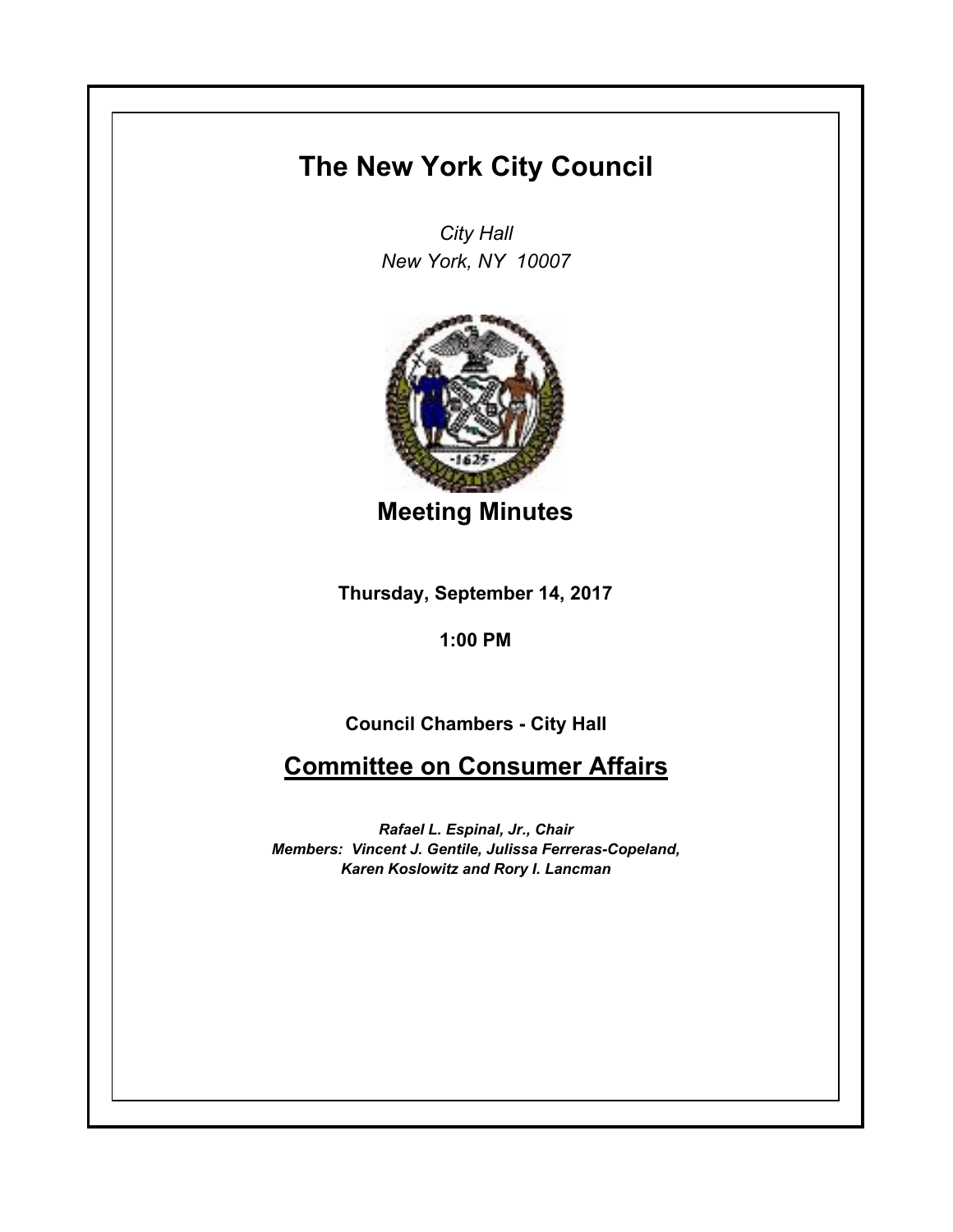| <b>Roll Call</b> |                                                                                                                                                                                                                                                                                                                                                                                                                                                                                                           |
|------------------|-----------------------------------------------------------------------------------------------------------------------------------------------------------------------------------------------------------------------------------------------------------------------------------------------------------------------------------------------------------------------------------------------------------------------------------------------------------------------------------------------------------|
|                  | Present: Espinal Jr., Gentile, Koslowitz and Lancman                                                                                                                                                                                                                                                                                                                                                                                                                                                      |
|                  | <b>Absent: Ferreras-Copeland</b>                                                                                                                                                                                                                                                                                                                                                                                                                                                                          |
| Int 1539-2017    | A Local Law to amend the administrative code of the city of New<br>York, in relation to the sale and financing of used automobiles by<br>second-hand automobile dealers                                                                                                                                                                                                                                                                                                                                   |
|                  | Attachments: Summary of Int. No. 1539-A, Summary of Int. No. 1539, Int. No. 1539 -<br>4/5/17, April 5, 2017 - Stated Meeting Agenda with Links to Files,<br>Committee Report 4/26/17, Hearing Testimony 4/26/17, Hearing Transcript<br>4/26/17, Proposed Int. No. 1539-A - 8/27/17, Committee Report 9/14/17,<br>Hearing Transcript 9/14/17, Fiscal Impact Statement, September 27, 2017 -<br>Stated Meeting Agenda with Links to Files, Committee Report - Stated<br>Meeting<br>Proposed Int. No. 1539-A |
|                  | This Introduction was Hearing Held by Committee                                                                                                                                                                                                                                                                                                                                                                                                                                                           |
|                  | Attachments: Summary of Int. No. 1539-A, Summary of Int. No. 1539, Int. No. 1539 -<br>4/5/17, April 5, 2017 - Stated Meeting Agenda with Links to Files,<br>Committee Report 4/26/17, Hearing Testimony 4/26/17, Hearing Transcript<br>4/26/17, Proposed Int. No. 1539-A - 8/27/17, Committee Report 9/14/17,<br>Hearing Transcript 9/14/17, Fiscal Impact Statement, September 27, 2017 -<br>Stated Meeting Agenda with Links to Files, Committee Report - Stated<br>Meeting                             |
|                  | This Introduction was Amendment Proposed by Comm                                                                                                                                                                                                                                                                                                                                                                                                                                                          |
|                  | Attachments: Summary of Int. No. 1539-A, Summary of Int. No. 1539, Int. No. 1539 -<br>4/5/17, April 5, 2017 - Stated Meeting Agenda with Links to Files,<br>Committee Report 4/26/17, Hearing Testimony 4/26/17, Hearing Transcript<br>4/26/17, Proposed Int. No. 1539-A - 8/27/17, Committee Report 9/14/17,<br>Hearing Transcript 9/14/17, Fiscal Impact Statement, September 27, 2017 -<br>Stated Meeting Agenda with Links to Files, Committee Report - Stated<br>Meeting                             |
|                  | This Introduction was Amended by Committee                                                                                                                                                                                                                                                                                                                                                                                                                                                                |
| Int 1539-2017-A  | A Local Law to amend the administrative code of the city of New<br>York, in relation to the sale and financing of used automobiles by<br>second-hand automobile dealers                                                                                                                                                                                                                                                                                                                                   |
|                  | Attachments: Summary of Int. No. 1539-A, Summary of Int. No. 1539, Int. No. 1539 -<br>4/5/17, April 5, 2017 - Stated Meeting Agenda with Links to Files,<br>Committee Report 4/26/17, Hearing Testimony 4/26/17, Hearing Transcript<br>4/26/17, Proposed Int. No. 1539-A - 8/27/17, Committee Report 9/14/17,<br>Hearing Transcript 9/14/17, Fiscal Impact Statement, September 27, 2017 -<br>Stated Meeting Agenda with Links to Files, Committee Report - Stated<br>Meeting                             |

**A motion was made that this Introduction be Approved by Committee approved by Roll Call.**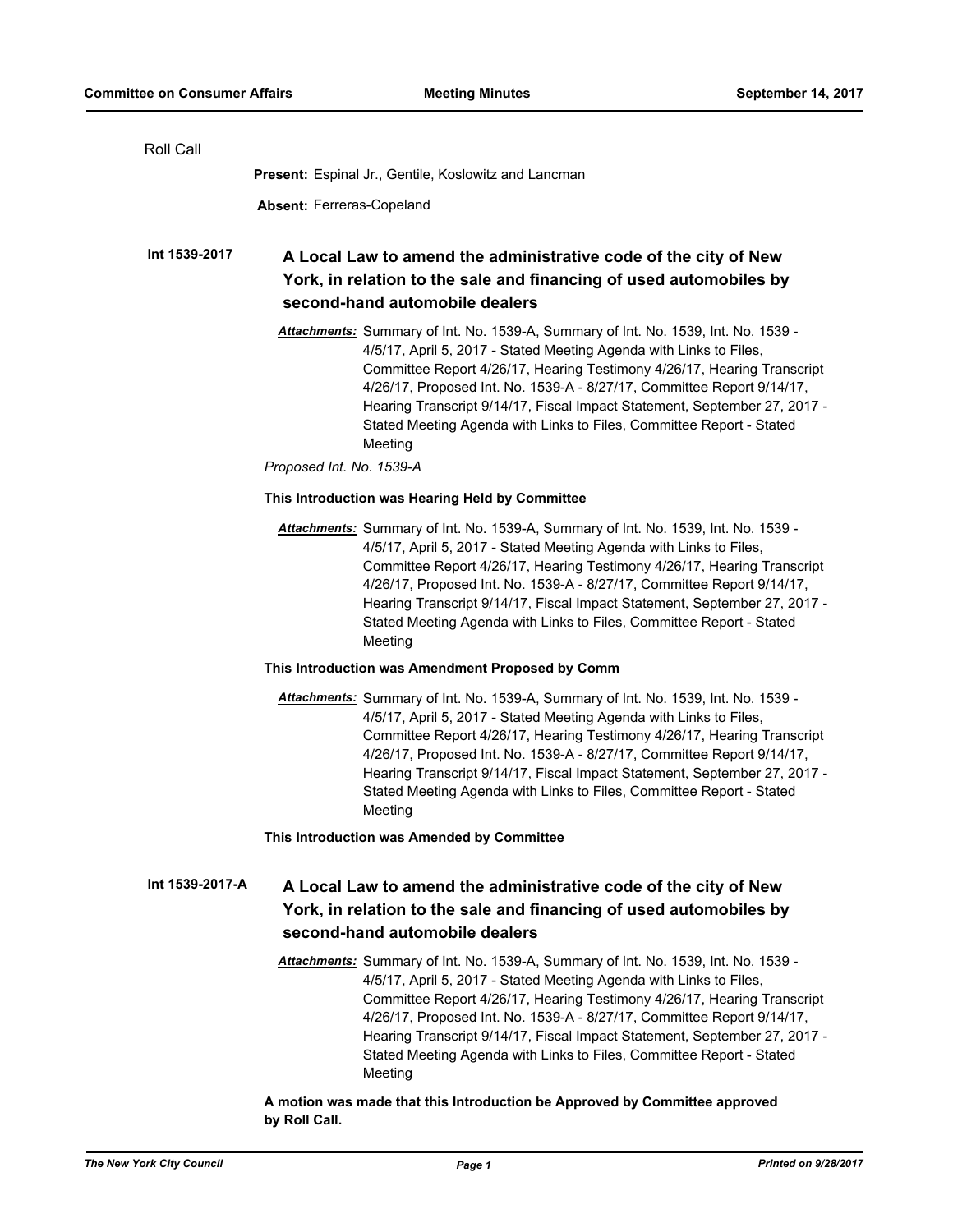**Affirmative:** 4 - Espinal Jr., Gentile, Koslowitz and Lancman

**Absent:** 1 - Ferreras-Copeland

### **A Local Law to amend the administrative code of the city of New York, in relation to requiring second-hand automobile dealers to post and distribute a bill of rights to consumers Int 1540-2017**

*Attachments:* Summary of Int. No. 1540-A, Summary of Int. No. 1540, April 5, 2017 - Stated Meeting Agenda with Links to Files, Int. No. 1540, Committee Report 4/26/17, Hearing Testimony 4/26/17, Hearing Transcript 4/26/17, Proposed Int. No. 1540-A - 8/27/17, Committee Report 9/14/17, Hearing Transcript 9/14/17, Fiscal Impact Statement, September 27, 2017 - Stated Meeting Agenda with Links to Files, Committee Report - Stated Meeting

*Proposed Int. No. 1540-A*

#### **This Introduction was Hearing Held by Committee**

*Attachments:* Summary of Int. No. 1540-A, Summary of Int. No. 1540, April 5, 2017 - Stated Meeting Agenda with Links to Files, Int. No. 1540, Committee Report 4/26/17, Hearing Testimony 4/26/17, Hearing Transcript 4/26/17, Proposed Int. No. 1540-A - 8/27/17, Committee Report 9/14/17, Hearing Transcript 9/14/17, Fiscal Impact Statement, September 27, 2017 - Stated Meeting Agenda with Links to Files, Committee Report - Stated Meeting

#### **This Introduction was Amendment Proposed by Comm**

*Attachments:* Summary of Int. No. 1540-A, Summary of Int. No. 1540, April 5, 2017 - Stated Meeting Agenda with Links to Files, Int. No. 1540, Committee Report 4/26/17, Hearing Testimony 4/26/17, Hearing Transcript 4/26/17, Proposed Int. No. 1540-A - 8/27/17, Committee Report 9/14/17, Hearing Transcript 9/14/17, Fiscal Impact Statement, September 27, 2017 - Stated Meeting Agenda with Links to Files, Committee Report - Stated Meeting

## **This Introduction was Amended by Committee**

#### **A Local Law to amend the administrative code of the city of New York, in relation to requiring second-hand automobile dealers to post and distribute a bill of rights to consumers Int 1540-2017-A**

*Attachments:* Summary of Int. No. 1540-A, Summary of Int. No. 1540, April 5, 2017 - Stated Meeting Agenda with Links to Files, Int. No. 1540, Committee Report 4/26/17, Hearing Testimony 4/26/17, Hearing Transcript 4/26/17, Proposed Int. No. 1540-A - 8/27/17, Committee Report 9/14/17, Hearing Transcript 9/14/17, Fiscal Impact Statement, September 27, 2017 - Stated Meeting Agenda with Links to Files, Committee Report - Stated Meeting

# **A motion was made that this Introduction be Approved by Committee approved by Roll Call.**

- **Affirmative:** 4 Espinal Jr., Gentile, Koslowitz and Lancman
	- **Absent:** 1 Ferreras-Copeland